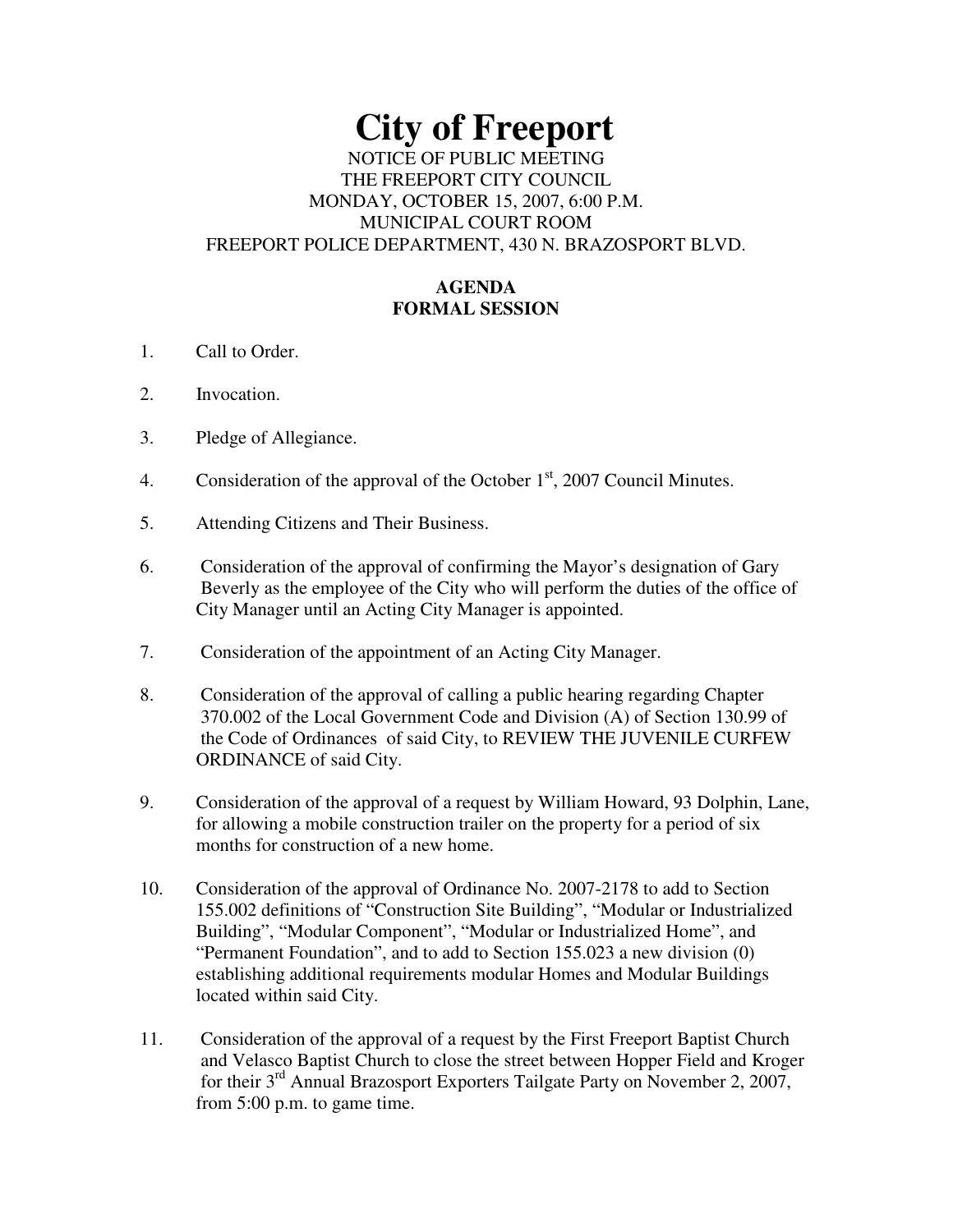- 12. Consideration of the approval of a request by the Freeport Veterinary Clinic, 1316 Brazosport Blvd., to block a small portion of Ave. H. behind their business, for their first annual Costume Halloween contest on October 27, 2007 from 10:00 a.m.to 1:30 p.m.
- 13. Consideration of the approval of advertising for bids to sale Block 717, Lots 2 & 4, Velasco Townsite, known as North Ave. N.
- 14. Consideration of the approval of advertising for bids to sale Block 716, Lots 16, 18, and 20, Velasco Townsite, known as North Ave. N.

Elected Official Report

#### W**ork Session**

Administration Report

#### **Executive Session**

Section 551.71, Government Code

Consultation with City Attorney concerning pending or contemplated litigation, settlement offers or other matters in which his duty to the City Council under the Texas Disciplinary Rules of Professional Conduct of the State Bar of Texas clearly conflicts with Chapter 551, Government Code, to wit:

(1) Anthony J. Lurvey – Lien # 2006051101

Section 551.074, Government Code

Deliberations concerning the appointment, employment, evaluation, reassignment, duties, discipline or dismissal of a public officer or employee or to hear a complaint or charge against an officer or employee, to wit:

- (1) City Manager (2) Acting City Manager
- (3) Finance Director

Action, if any, taken in public as result of Executive Session.

### **Adjourn**

NOTE: ITEMS NOT NECESSARILY DISCUSSSED IN THE ORDER THEY APPEAR ON THE AGENDA. THE COUNCIL, AT ITS DISCRETION, MAY TAKE ACTION ON ANY OR ALL OF THE ITEMS AS LISTED.